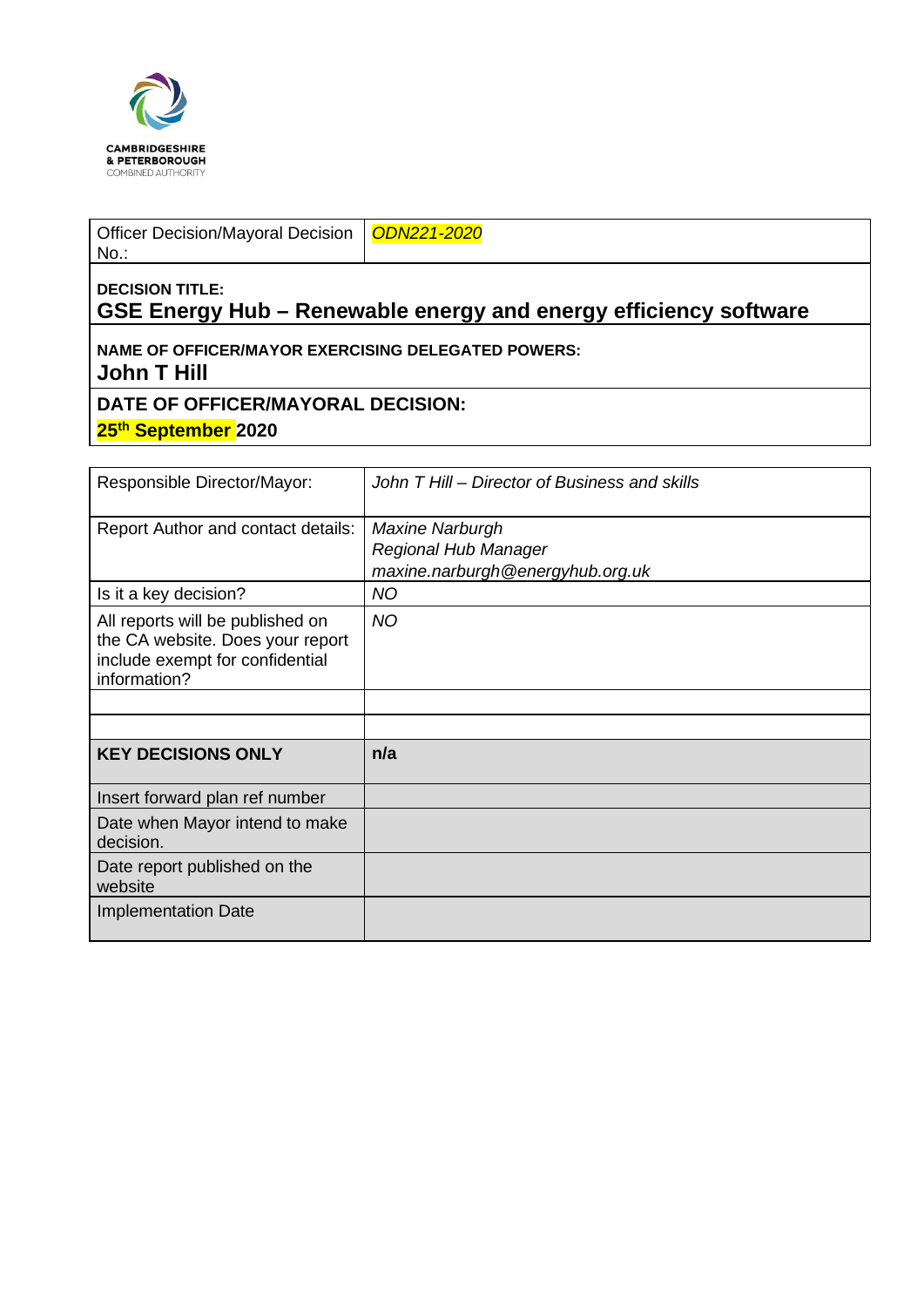

| Does the report have any annex<br>that contains exempt information? | <b>NO</b> |
|---------------------------------------------------------------------|-----------|
|                                                                     |           |

| Decision taken                | The Director of Business and Skills agreed to:                                     |
|-------------------------------|------------------------------------------------------------------------------------|
|                               | (a) award a contract for the provision of renewable                                |
|                               | energy and energy efficiency software and services for                             |
|                               | the Greater South East Energy Hub to Ongen                                         |
|                               |                                                                                    |
|                               | (b) This decision notice reflects a decision taken by the                          |
|                               | GSE Energy Hub Board, GSE Hub Regional Manager                                     |
|                               | and CPCA to engage an external supplier to provide                                 |
|                               | renewable energy software and services for the                                     |
|                               |                                                                                    |
|                               | Greater South East Energy Hub for the benefit of local                             |
|                               | authorities supported by the GSE Energy Hub initiative.                            |
|                               | The proposed contract will be fully funded by the BEIS                             |
|                               | grant paid to CPCA as Accountable Body for                                         |
|                               | the Energy Hub.                                                                    |
|                               |                                                                                    |
|                               | Ongen are on the Crown Commercial Services, Digital                                |
|                               | marketplace, G-Cloud 11 framework and a direct award                               |
|                               | via that framework is to be finalised.                                             |
|                               | The contract period will be a maximum of one year and                              |
|                               | not exceed £24,400 in the first instance with a upper                              |
|                               | limit of £75,000 to be approved by the Hub Board by                                |
|                               | following subsequent written procedure if required.                                |
|                               |                                                                                    |
| Authorisation (delete as      | This decision has been taken under:                                                |
| appropriate)                  | For the initial allocation of £24,300                                              |
|                               | Officer Scheme of delegation and Proper Officers Ch 17 para 1.2, Ch                |
|                               | 17 para 3.3 of the Combined Authority Constitution which allows                    |
|                               | contracts up to £50,000 in value to be awarded by a Chief Officer.                 |
|                               | As the contract may exceed £50K, a report to authorise the award has               |
|                               | been provided to legal services and finance officer for approval by the            |
|                               | Chief Finance officer; under Officer Scheme of delegation and Proper               |
|                               | Officers Ch 17 para 1.2, Ch 17 para 3.4 of the Combined Authority<br>Constitution. |
| <b>Background Information</b> | <b>Context</b>                                                                     |
|                               | The Energy Hub has been approached by local authorities seeking                    |
|                               | support and expert advice on public sector building decarbonisation,               |
|                               | for the Hub to support business case development for applications                  |
|                               | to the £1bn public sector decarbonisation fund due to be launched                  |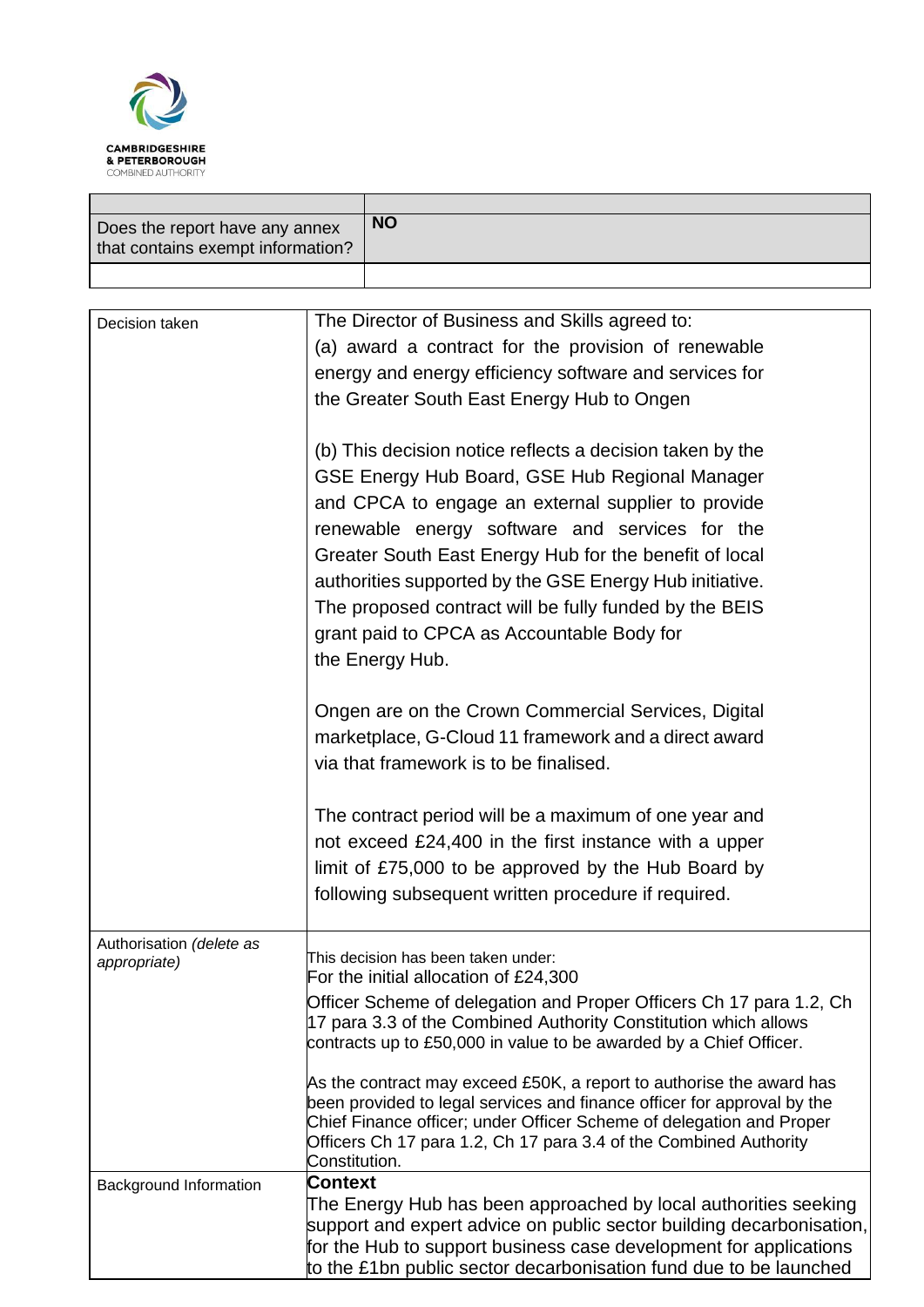

|                                    | this Autumn. The use of software to support business case<br>development will enable the Hub to provide support to local<br>authorities at scale.                                                                                                                                                                                                                                                                                                                                                                       |
|------------------------------------|-------------------------------------------------------------------------------------------------------------------------------------------------------------------------------------------------------------------------------------------------------------------------------------------------------------------------------------------------------------------------------------------------------------------------------------------------------------------------------------------------------------------------|
|                                    | Selection<br>The Hub has worked with procurement and legal services to identify<br>the preferred procurement route and suitable supplies through the<br>CCS Digital marketplace, G-Cloud 11 framework. The Hub has<br>engaged with two potential suppliers Ongen and Arbnco. The<br>Ongen product meets the requirements of the Hub and have been<br>selected on that basis. It is proposed to direct award in line with the<br>provisions of the CCS Framework Digital marketplaces, G-Cloud 11<br>for cloud software. |
|                                    | A paper was presented to the Hub Board on $4th$ September for<br>approval of an initial budget of £24,300, rising to £75,000 pending<br>the outcome of the initial pilot. The spend of $£24,300$ was approved<br>by the Hub Board from the technical consultancy budget (£335K)<br>with any additional spend to be approved via written procedure.                                                                                                                                                                      |
| Alternative options<br>considered. | Options:<br>1) Alternative suppliers - Arbnco – covered energy efficiency<br>software but did not provide required level of detail for<br>measures and was rejected.                                                                                                                                                                                                                                                                                                                                                    |
|                                    | 2) Seek quotations – this is a limited marketplace and was<br>rejected due to the timescale within which the work needs to<br>be undertaken.                                                                                                                                                                                                                                                                                                                                                                            |
|                                    | 3) Do nothing – this was rejected as additional resource will<br>support more business cases to the £1 billion in capital<br>funding Public Sector Decarbonisation Scheme from our<br>region and support the green recovery agenda.<br>"https://www.gov.uk/government/publications/a-plan-for-jobs-<br>documents/a-plan-for-jobs-2020).                                                                                                                                                                                 |
| <b>Financial Implications</b>      | Please include the total costs and how the project will be funded. Please<br>include budget codes for your directorate                                                                                                                                                                                                                                                                                                                                                                                                  |
|                                    | The total cost of the project is £75,000, the initial approval is for<br>£24,300<br>This funding comes from the Energy Hub budget cost centre<br>CX00094                                                                                                                                                                                                                                                                                                                                                                |